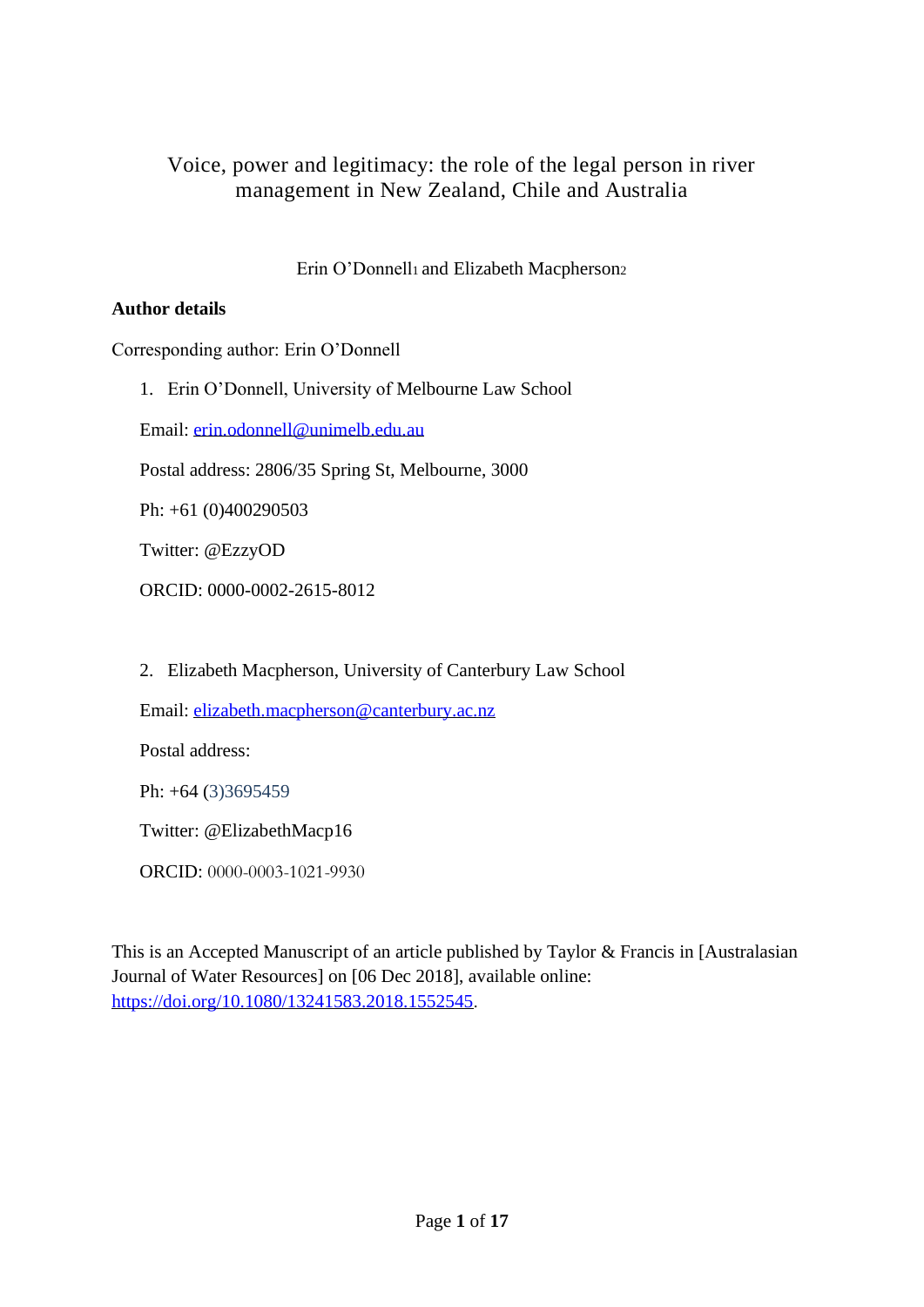#### **Biographical notes**

Dr Erin O'Donnell is a water law and policy specialist, bringing together skills and experience in aquatic ecology, environmental planning and water governance. She has worked in water resource management since 2002, in both the private and public sectors. Erin's research focus is the legal rights for rivers, which saw four rivers receive the status of legal persons in 2017. Erin is recognized internationally for her research into this groundbreaking new field, and the challenges and opportunities it creates for protecting the multiple social, cultural and natural values of rivers, and is currently working on a book, coming out in December 2018. Her work is informed by comparative analysis across Australia, New Zealand, the USA, India, Colombia, and Chile. Erin's PhD examined the role of environmental water managers in Australia and the USA in delivering efficient, effective and legitimate environmental water outcomes in the context of transferable water rights and water markets. Erin is a teaching fellow at the University of Melbourne Law School, and is working as a consultant for The World Bank, leading a global systematic review of water markets, and their role in water security and sustainable development.

Dr Elizabeth Macpherson is a lecturer at the University of Canterbury Law School where she teaches public law, land law, resource management law and legal ethics. Her research interests are in comparative natural resources law and indigenous rights in Australasia and Latin America. She is currently working on a book on indigenous water rights in comparative law and is part of the United Nations Knowledge Network on Harmony with Nature. Elizabeth completed her PhD thesis at the University of Melbourne Centre for Resources, Energy and Environmental Law, under the Human Rights Scholarship, where she also worked as a teaching and research fellow. During 2013 Elizabeth was a visiting researcher at the Pontificia Universidad Catolica de Chile with support from the International Bar Association's Scholarship for Energy and Natural Resources Law Studies. Elizabeth has practised for more than twelve years as an indigenous rights and environmental lawyer in private practice, government and universities in New Zealand, Australia and Chile, including as a Solicitor at Kensington Swan specialising in Treaty of Waitangi claims and settlement, and as Principal Legal Adviser in public law and Aboriginal affairs at the Victorian Government Department of Premier and Cabinet.

### **Conflict of interest**

The authors declare that they have no conflicts of interest.

### **Funding**

This paper draws on findings from the authors' PhD research, which was funded by the Australian government (Australian Postgraduate Award) and the Melbourne Law School Human Rights Scholarship.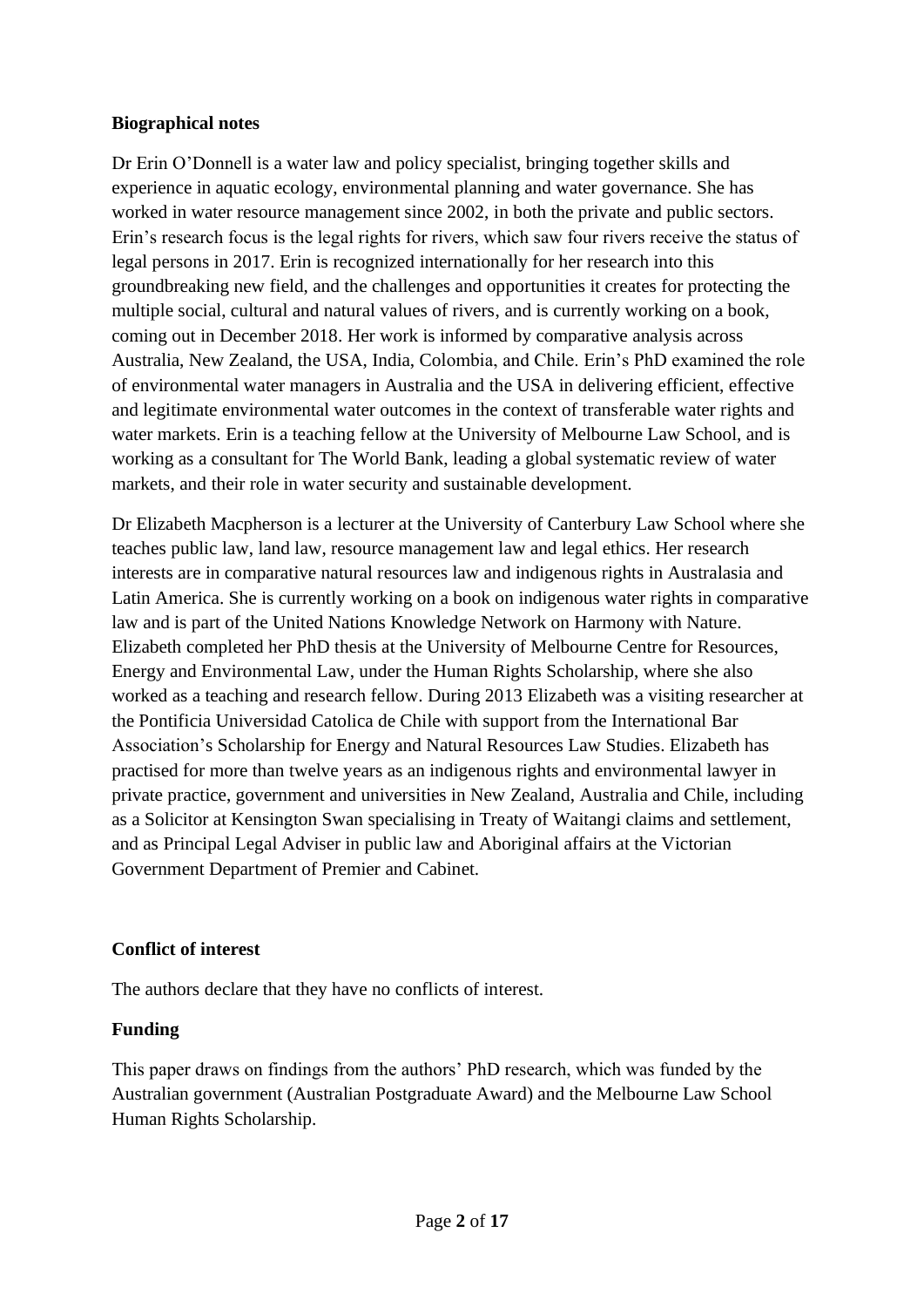# Voice, power and legitimacy: the role of the legal person in river management in New Zealand, Chile and Australia

#### **Abstract**

In 2017, rivers in New Zealand, India and Colombia received legal rights and were granted the status of legal persons. The increased legal powers can improve environmental protection and river management, but they can also challenge the legitimacy of laws and regulations that protect the rivers. In this paper, we compare the new legal rights with two long-standing uses of legal personality in river management, to explore the effects of legal personality. We find that it is difficult to get the right balance between giving rivers a voice, and the power to use it, and creating collaborative governance arrangements that strengthen and maintain community support over time.

#### **Key words**

Legal personality, river, legitimacy, water resource management

#### **1 Introduction**

Legal frameworks that regulate the management and use of water aim to manage water resources efficiently, and protect river health, to maintain water's economic and health qualities, so that humans might continue to benefit from them (UNCED 1992). This anthropocentric approach centres human uses, and human values, of water resources. However, in many parts of the globe, courts and legislatures are beginning to acknowledge value in protecting natural resources as an end in itself (Burdon 2010, Maloney and Burdon 2014). Applying such an 'ecocentric' approach assumes that rivers have an intrinsic right to their own protection and maintenance (O'Riordan 1991).

In 2017, rivers became the recipients of these new and powerful legal rights. The Aotearoa New Zealand Parliament broke new ground internationally by recognising the Whanganui River as a 'legal person', with 'all the rights, powers, duties and liabilities of a legal person' (*Te Awa Tupua (Whanganui River Claims Settlement) Act,* 2017). A similar approach has also been adopted in India and Colombia, although the Indian case has since been appealed (O'Donnell 2018, Macpherson and Ospina 2018). The grant of legal personality is the newest legal tool being used to protect and manage rivers. Recognising rivers as legal persons means that the rivers themselves are the subject of legal rights, and have the necessary standing to sue and be sued, enter into contracts, and hold property in their own name (O'Donnell and Talbot-Jones 2017).

This shift in river governance has been driven largely by indigenous communities, who claim distinct relationships with water based on guardianship, symbiosis and respect (Morris and Ruru 2010). Legal personality may offer opportunities to secure new or different outcomes in environmental law and regulation in situations where the river needs its own voice in order to compete for outcomes with other river interests or users. However, legal personality comes at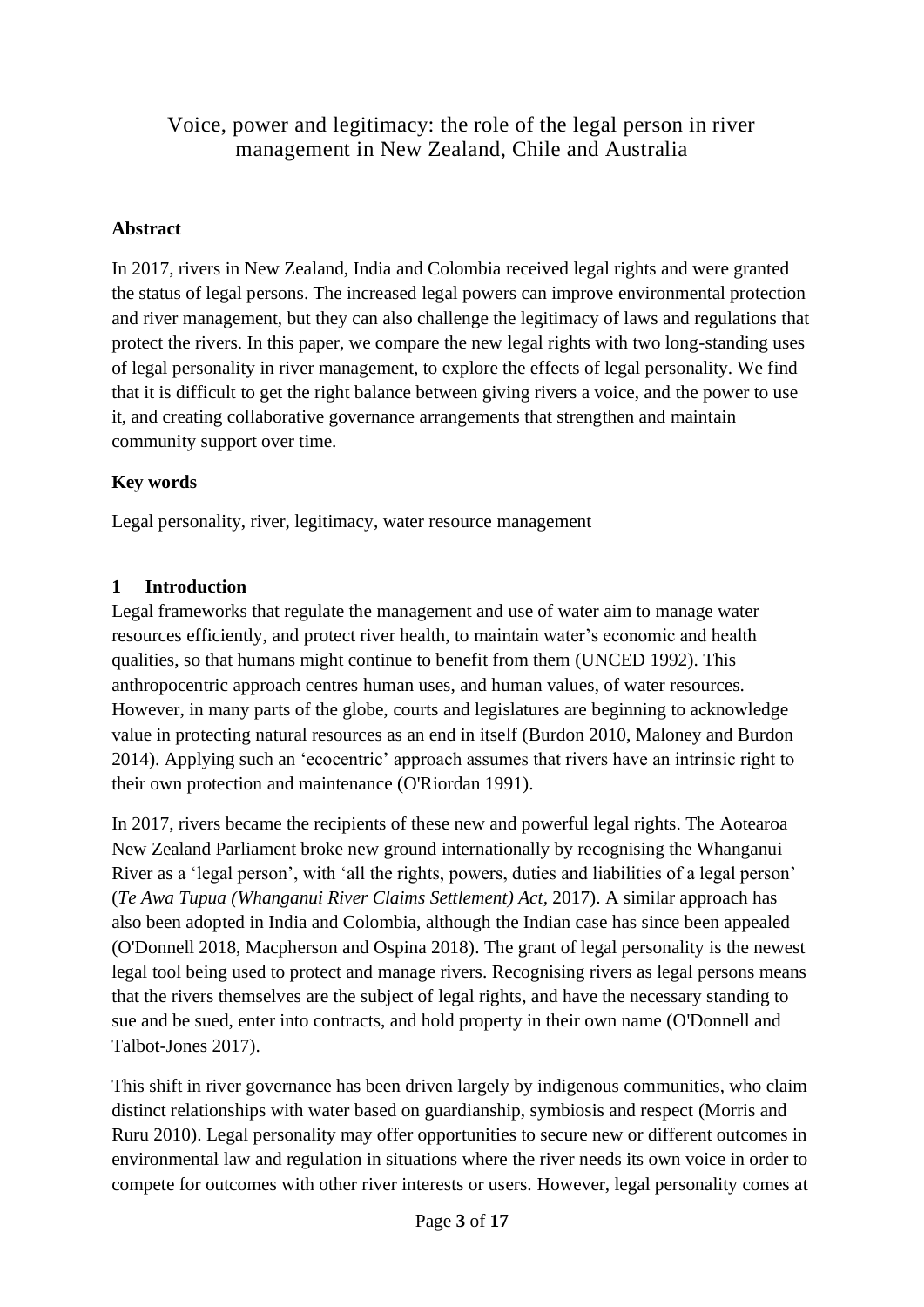a cost. By creating a 'voice' for the river, and enabling the river to compete with other users, legal rights for rivers can challenge the legitimacy of laws and regulations that protect the river (O'Donnell 2017a).

Legitimacy, along with efficacy and efficiency, is one of the core criteria for sustainable water resource management (O'Donnell and Garrick 2017a). But defining exactly what *legitimacy* means is difficult. Legally, legitimacy stems from the power of an individual to make a particular decision or take a certain action. However, legitimacy is broader than legal authority (O'Donnell et al. 2018). Hogl et al. (2012) describe legitimacy in environmental management as:

- *Input legitimacy*, or the *process* by which outcomes are achieved, including transparency, access, and accountability;
- *Output legitimacy*, where legitimacy is linked to the outcomes achieved, and a common understanding of why those outcomes matter.

In the context of water regulation, the OECD describes this element as trust and community support, which must be built, and maintained over time (OECD 2015). Finding the right balance between legal rights that increase the power of the river, and maintaining community support for management of a public resource is difficult. The new legal rights for rivers create an opportunity to improve river ecosystem protection, but we still know far too little about the impacts of these new arrangements.

This paper explores the potential outcomes of legal personality for legitimacy, by using older examples of legal personality in river management, and compares their experiences to the best-developed model of legal personality for rivers (in New Zealand).

# **2 Legal personality and river management: a comparison of three models**

Of the three countries where rivers now have legal rights (New Zealand, Colombia, and India), the new arrangements closest to full implementation in New Zealand, which has a dedicated funding stream, new organisations, appointed river guardians, and a new governance framework (Macpherson and Ospina 2018, O'Donnell and Talbot-Jones 2018). For this reason, the Whanganui River (Te Awa Tupua) has been selected as the key example of legal rights for rivers.

We compare this example with two other legal arrangements for river management, both of which include 'legal persons' but do not explicitly bestow legal personality on the river itself: the Victorian Environmental Water Holder in Australia (which was created to act as a 'voice' for rivers in 2010) and *Juntas de Vigilancia* (Water Monitoring Boards) in Chile (which have been in operation for many years). Each of the models exists within a distinct legal, social and political context, and highlights the challenges and opportunities of the different management approaches.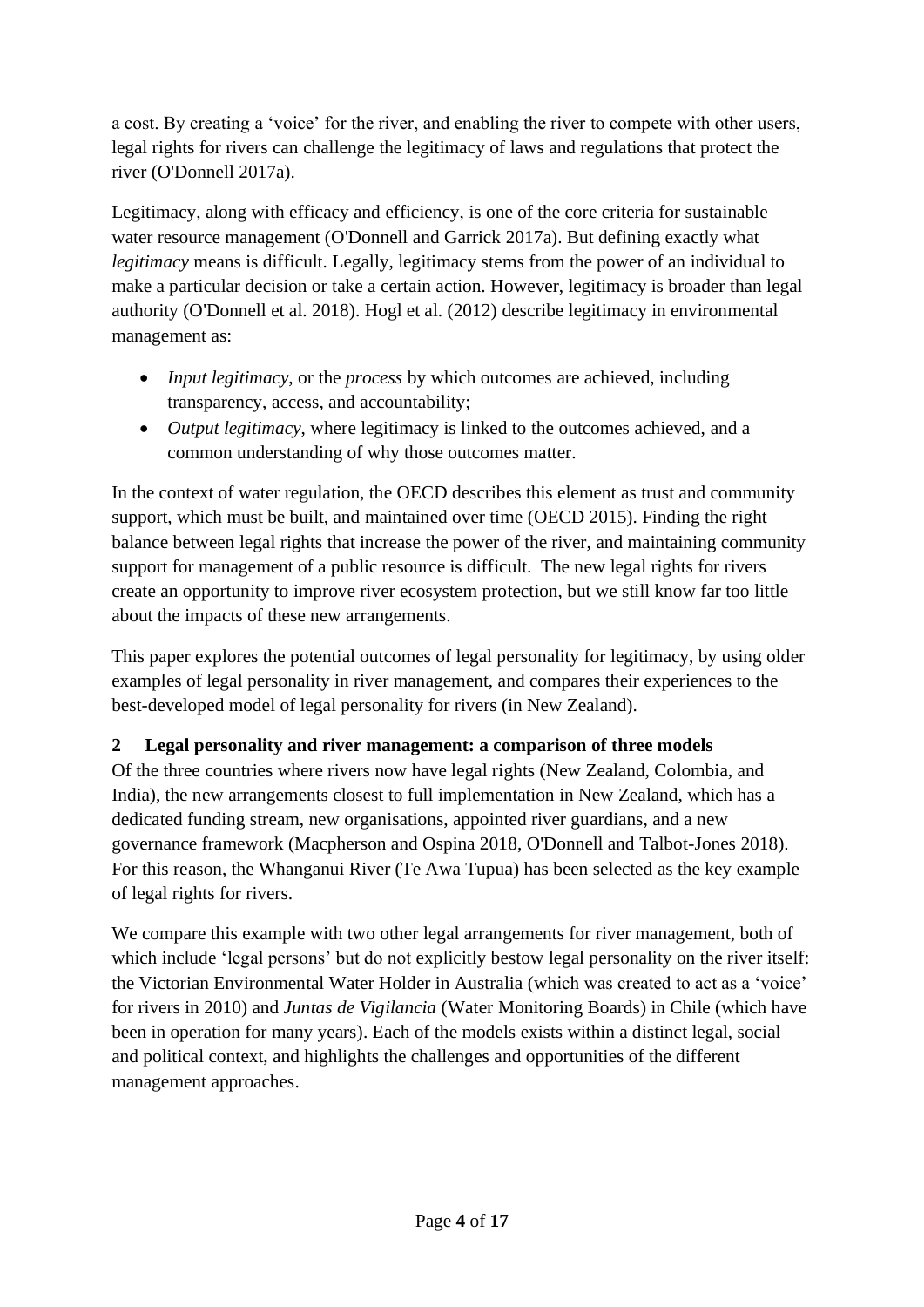# *2.1 Te Awa Tupua (Whanganui River), Aotearoa New Zealand*

#### *2.1.1 Water regulation in Aotearoa New Zealand*

On average, water quantity is not a major concern for New Zealand, with high average rainfall (Ministry for the Environment (NZ) 2016). However, in many places New Zealand rivers suffer from irregular flow and poor water quality as a result of extensive agricultural and industrial impacts (OECD 2017).

The *Resource Management Act 1991* (RMA) provides a highly integrated natural resource management laws and policies (Warnock and Baker-Galloway 2014), which takes an ecosystem approach underpinned by the concept of 'sustainable management' (RMA s5). Unlike Australia and Chile, the New Zealand approach is still a 'planned' rather than integrated-market water allocation model, with low incidence of water trading (OECD 2017).

Like Australia, under New Zealand common law, water is vested in the Crown on behalf of the New Zealand public. Under the RMA, consent authorities (local municipal councils) make decisions to grant a 'resource consent' to take and use water on a 'first come, first served' basis. These consents are temporary, (up to 35 years), but otherwise have many of the same characteristics as *derechos de aprovecahmiento* in Chile or 'water access entitlements' in Australia (see below).

The RMA expressly requires consent authorities to recognise and provide for 'relationship of Maori and their culture and traditions with their ancestral lands, water, sites, waahi tapu [sacred sites], and other taonga [treasures]' (s 6), and the concept of 'kaitiakitanga' [guardianship] (s 7). The RMA also allows municipal councils to enter into collaborative governance arrangements with Māori iwi and hapū (tribes and sub-tribes) over natural resources or to devolve decision-making on resource management to Māori groups (ss58L-58U). Such 'co-management' arrangements have been used in the past for rivers, often as a consequence of settlements of Māori claims for redress under the Treaty of Waitangi, including for the Waikato River. Part 9 of the RMA also allows any person to apply to the Minister for the Environment for a 'water conservation order' to protect environmental or cultural water values. Yet despite these protections, in many parts of New Zealand the granting and exercise of resource consents has led to the pollution, eutrophication and overextraction of rivers, or has impacted the spiritual or physical relationship of Māori with their waters.

### *2.1.2 Te Awa Tupua (Whanganui River)*

In March 2017, Aotearoa New Zealand became the first country to pass legislation recognising a river as a legal person, as part of a political settlement with the Whanganui Iwi1 who have traditionally used and held relationships with the river concerned (Macpherson and O'Donnell 2018). Rather than treating the river as a resource to be exploited by the people of the Whanganui, in the *Te Awa Tupua Act 2017* (the Whanganui Iwi are positioned as interdependent with and owing responsibilities to the river. Yet despite its ecocentric themes,

<sup>1</sup> In this paper, for simplicity, we refer to the iwi as 'Whanganui River Iwi', although we acknowledge that a number of other iwi (tribes) and hapū (subtribes) have interests in the Whanganui River.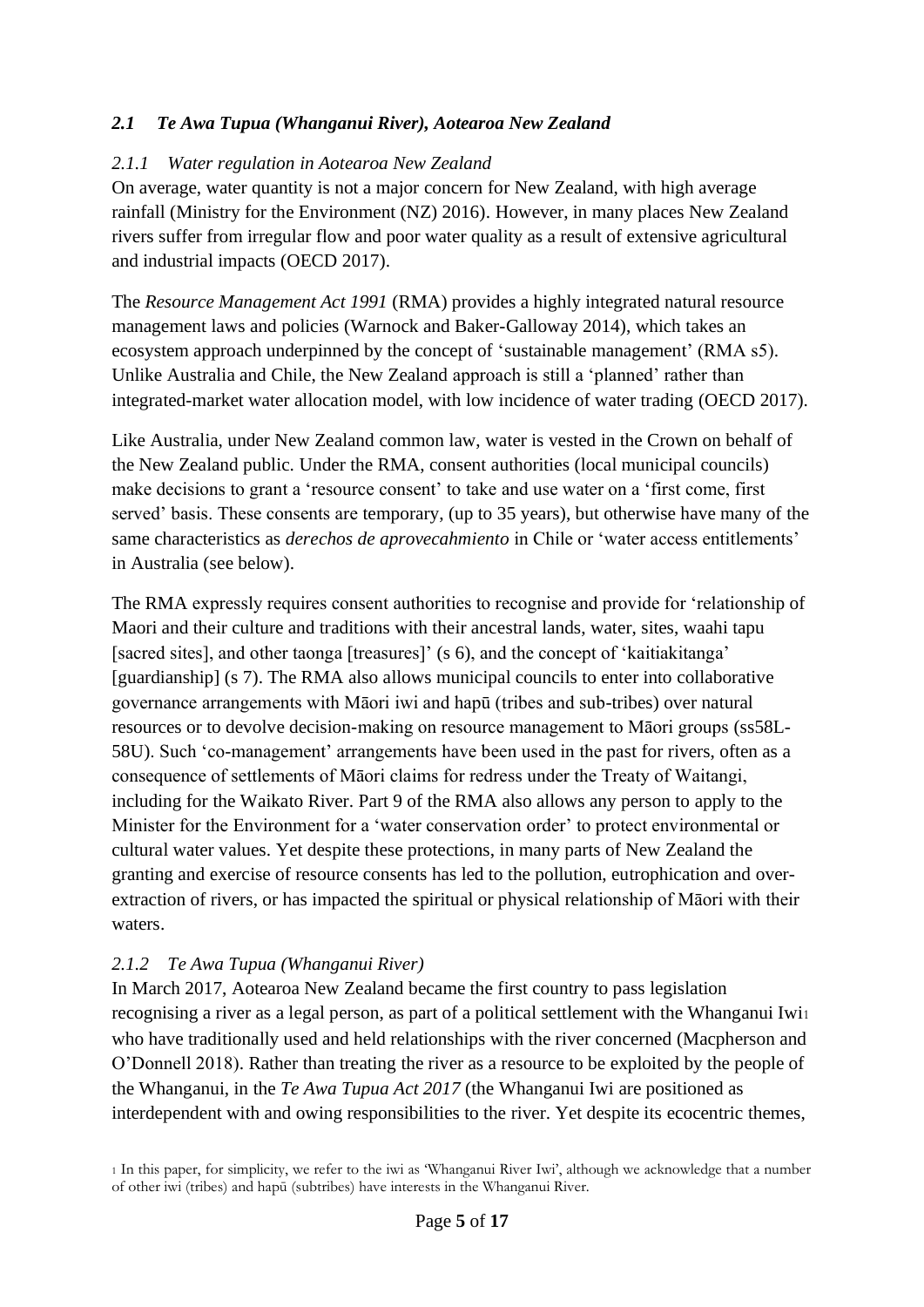the river's rights under *Te Awa Tupua Act* are intrinsically tied up with the rights of the Whanganui River Iwi and their indigenous cultural 'difference' (Magallanes 2015).

*Te Awa Tupua Act* is fundamentally a political settlement to one of New Zealand's longestrunning disputes over river management and ownership, as a consequence of historical dispossession, environmental degradation and inequitable development (MacPherson 2016). This settlement forms part of a long line of settlements to Maori claims to rivers and lakes over the past 40 years (Ruru 2013), including the Waikato River, which was recognised as a 'living ancestor' in a similar way to Te Awa Tupua, albeit without legal personality. Earlier river settlements have focused on giving Maori rights of 'co-management', or a right to actively participate in the governance and regulation of rivers, together with the Crown, consistent with the Treaty principle of partnership (a relationship typically described by the Māori concept of 'kaitiakitanga', or guardianship).

However, *Te Awa Tupua Act* goes further than previous river settlements, and specifically declares that the river is a 'legal person' (*Te Awa Tupua Act* s14). *Te Awa Tupua Act*recognises the status of the Whanganui River (and its tributaries) as 'an indivisible and living whole, comprising the Whanganui River from the mountains to the sea, incorporating all its physical and meta-physical elements' (*Te Awa Tupua Act* s12). This reflects the tikanga Māori (Maori customary law) of the Whanganui Iwi (Hutchison 2014), and can be contrasted with western, liberal conceptions of natural resources as divisible subjects for propertisation and regulation.

The specific 'rights, powers, duties and liabilities' of a legal person include the rights to sue, be sued, enter into contracts and hold property (Stone 1972). Of course, the river itself cannot appear in court or purchase land, so *Te Awa Tupua Act* creates a representative (a guardian), called 'Te Pou Tupua', to be the human face of the river, and to act and speak for and on behalf of Te Awa Tupua. Te Pou Tupua is a river guardian, comprising one member nominated by the Crown, and another by the Whanganui River Iwi (*Te Awa Tupua Act* ss18- 19). The guardian model adopts the ecocentric approach to natural resource management (Stone 2010), as well as the principle of partnership with Māori under the Treaty of Waitangi (Magallanes 2015). Te Pou Tupua gives Māori a stronger role in water governance than previous co-management arrangements, in the form of an equal seat at the governance table.

Although Te Pou Tupua has broad powers, it must act in the interests of the river and in accordance with prescribed values for the river's management. These values (called 'Tupua te Kawa') are described as the 'intrinsic values that represent the essence of Te Awa Tupua' (s13). They recognise the direct link between the health of the river and the health of the people, and reiterate that the river is an indivisible and living whole from the mountains to the sea, incorporating physical and metaphysical elements. Tupua te Kawa are highly significant, as they help to shape the content of the river's rights (Good 2013). A wide range of administrative decision-makers under other legislation must recognise, provide for and have regard to the status of Te Awa Tupua as a legal person and the statutory river values, as a 'relevant consideration' (*Te Awa Tupua Act* s15). However, decisions made under other legislation must still be consistent with the purpose of that legislation, and neither the status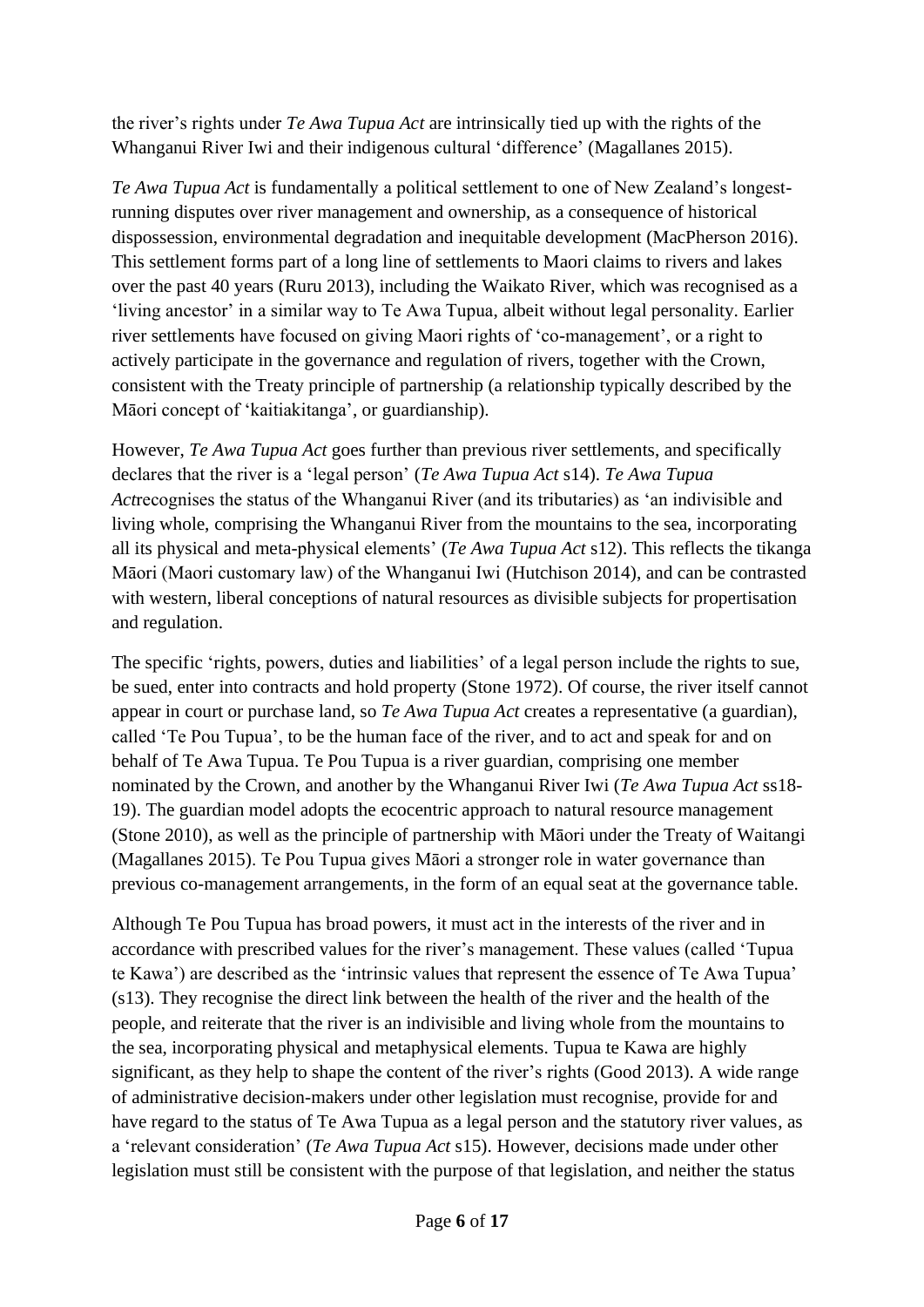of Te Awa Tupua as a legal person, nor Tupua te Kawa, can be determining factors in administrative decision (s15(5)), which considerably weakens the rights of the river.

Finally, *Te Awa Tupua Act* establishes a complicated, collaborative governance regime for the river between Maori, municipal and central government and private users (Talbot-Jones 2017). A range of entities are created, and a range of perspectives covered, not just those of Te Pou Tupua or the Whanganui River Iwi. The settlement is the culmination of more than a century of indigenous agitation for the right to 'own' the river, always resisted by the Crown on the basis that 'no one can own water'. Under the Act only the Crown-owned parts of the bed of the river is vested in Te Awa Tupua, and the settlement has no impact on public rights of use, fishing or navigation or private consents or permits to use the river, a provision that specifically protects the rights of hydro-electric power generators. Most tellingly, the consent of Te Pou Tupua is *not* required for applications for resource consents to use the river's water under the RMA (although its consent *is* required to use the river bed), although a consent authority may determine that Te Pou Tupua is an 'affected person' (RMA s46(3)).

# *2.2 Victorian Environmental Water Holder, Australia*

# *2.2.1 Water regulation in Australia*

Australia faces extreme variability in water supplies, and has invested heavily in infrastructure to store and deliver water to where and when it is needed (Musgrave 2008). Like Chile, Australia uses water markets as the primary system of water re-allocation between uses, but these markets form part of an integrated system of water regulation, with a large role for government regulation (Garrick, Hernandez-Mora, and O'Donnell 2018). Like New Zealand, Australia's 'water access entitlements', are not treated as rights of 'property', because this would be inconsistent with the vesting of all water in the Crown (Fisher 2010).

Water reform in Australia has historically focused on the Murray-Darling Basin (Hart 2015). In the 1990s, in response to severe algal blooms and rising salinity in the Basin, State and Federal governments agreed to reconsider the Australian approach to water management (COAG 1994). In the early 2000s, a national approach to water regulation saw states agree to cap water rights, improve transparency of water pricing, separate water rights from land titles and establish water trading, in addition to allocating water rights to the environment, in the hope of returning over-allocated systems to environmentally sustainable levels (COAG 2004).

In 2007, the Federal government dramatically increased its responsibility for water resource management within the Murray-Darling Basin (Kildea and Williams 2010). New legislation established a sustainable limit on water extraction in the Murray-Darling Basin, and the Federal government funded significant investment in water recovery for the environment, via water rights purchase programs and investment in water efficiency projects (Australian Government 2010). New organisations now hold and manage substantial volumes of water rights for the environment (O'Donnell and Garrick 2017b).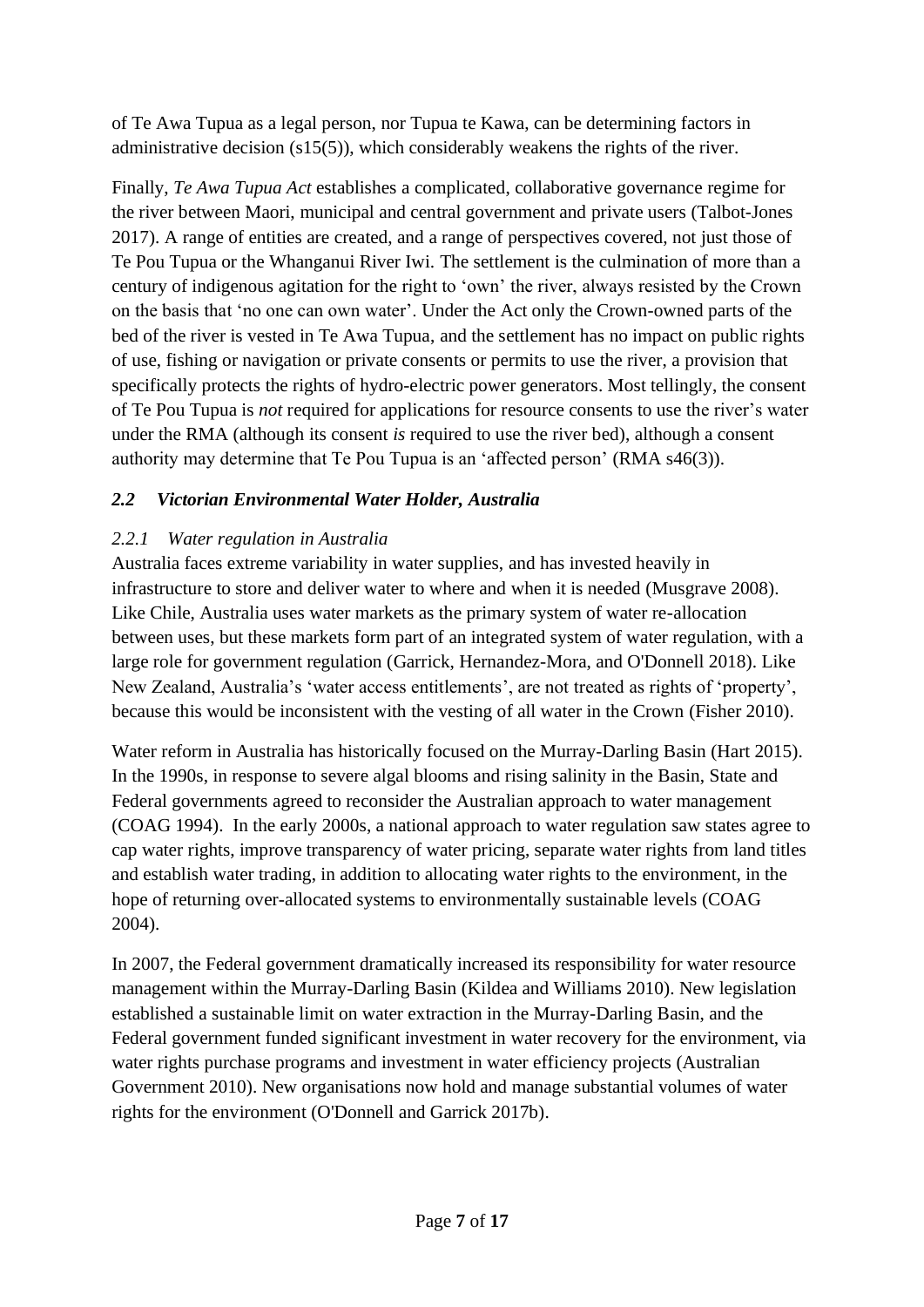# *2.2.2 The Victorian Environmental Water Holder*

The state of Victoria in south-eastern Australia has been a leader in environmental water regulation in Australia, with one of the oldest and largest formal environmental water rights, an entitlement to use water in the River Murray to protect and maintain flora and fauna habitat. In 2005, the Victorian *Water Act* was amended to create the 'environmental water reserve', which set aside water entitlements (usually water in storages that can be delivered to environmental sites), minimum river flows, and water remaining 'above cap' for environmental purposes (Foerster 2007). The Victorian government has also invested in recovering water for the environment, and substantial volumes of environmental water are now used to achieve environmental objectives throughout Victoria (Victorian Environmental Water Holder 2016).

In 2010, the Victorian government established the Victorian Environmental Water Holder (VEWH) to efficiently manage Victoria's environmental water entitlements to improve the values and health of Victoria's aquatic ecosystems (Department of Sustainability and Environment (Vic) 2009). This new organisation was intended to enhance the independence, accountability and transparency of environmental water management. The VEWH is free to make decisions on environmental water use (including trade in water rights) without political interference, but still operates within the relevant policy framework (O'Donnell 2012). Each year, the VEWH makes decisions on how to use water (as instream flows, or by pumping it into a wetland), or whether to trade water on the market (O'Donnell 2013).

The VEWH is a statutory corporation and is, therefore, a 'legal person'. The VEWH is a 'body corporate', which can 'sue or be sued in its corporate name… and may do and suffer all acts and things that a body corporate may by law do and suffer' (*Water Act 1989* (Vic), s33DB). This gives the VEWH legal standing in its own right in the event of any dispute, and the power to enter into contracts and deal with real or personal property (O'Donnell 2017b).

As in Chile, although the VEWH has legal personality, the rivers it manages do not. However, unlike Chile, river values enjoy express statutory protection as the objectives of the VEWH require it to 'improve[e] the environmental values and health of water ecosystems, including their biodiversity, ecological functioning and water quality, and other uses that depend on environmental condition' (*Water Act*, s33DC(b)). In addition, the environmental water entitlements held by the VEWH expressly state that the water allocated under these entitlements is to be used to achieve environmental outcomes. This minimises the potential for divergence between the interests of the VEWH and the environmental interests of rivers. In fact, the VEWH was originally intended to provide a single 'voice' for the aquatic environment in Victoria (O'Donnell 2012). In effect, the VEWH acts as a 'guardian' for environmental flows (in the rivers where it holds water rights), working with other environmental water holders and catchment management authorities to determine where, when, and how to use the water for the environment in the state of Victoria (O'Donnell 2017a).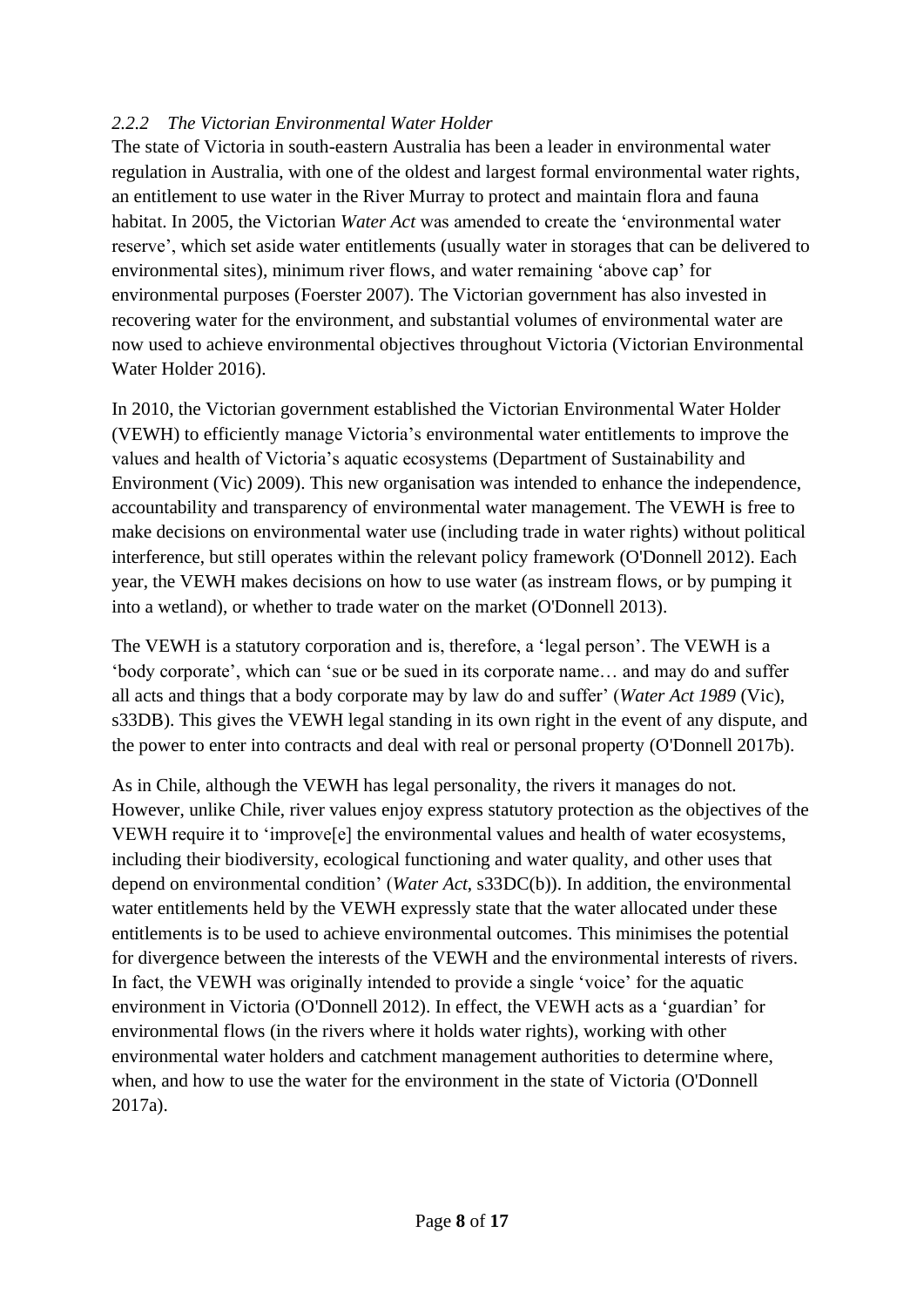# *2.3 Water Monitoring Boards, Chile*

### *2.3.1 Water regulation in Chile*

Chile's rivers are under increasing demands from agriculture, industry and threat of climate change (OECD 2016). The quality and quantity of water in many Chilean rivers, lakes and wetlands continues to deteriorate (OECD 2016), 72). Water law frameworks in Chile are characterised by an integrated-market approach loosely regulated by the *Water Code 1981*, involving a combination of centralised regulation and market transfers of unbundled *derechos de aprovechamiento* (water use rights). In this model, water is 'national property for public use', but *derechos de aprovechamiento* are constitutionally protected private property rights.

The Chilean Constitution protects the right to live in an environment free from contamination, requires the state to preserve nature, and entitles the state to legislate restrictions on the exercise of rights or liberties to protect the environment (*Constitución Política de la República de Chile,* art 19). However, the General Water Directorate has limited powers to intervene in the management of water to promote aquatic health, once *derechos de aprovechamiento* are allocated (O'Donnell and MacPherson 2014). Environmental protections were not factored into the original design of the *Water Code*, and later amendments in 2005 created new, but relatively weak and ad hoc mechanisms for environmental protection (Guiloff 2012).

Recent governments have attempted, and failed, to substantially reform water law in Chile amongst fierce political debate going to the heart of the water allocation model. An attempt was made to reform the Chilean *Water Code 1981* by the previous Bachelet administration to legislate stronger provision for minimum ecological flows and reserves, but did not provide for robust institutions to enforce its ambitious environmental, health and social outcomes. The reform, widely considered to be unsuccessful, also neglected recovery strategies to address existing problems caused by widespread water over-allocation (Macpherson and O'Donnell 2018).

### *2.3.2 Water Monitoring Boards*

In the absence of strong government regulation of water use in the interests of the environment, the private sector has played an important role in the regulation of water via private organisations of water users. For natural rivers, this role is carried out at basin or semi-basin level by organisations known as *Juntas de Vigilancia* (Water Monitoring Boards).

Water Monitoring Boards are private, not-for-profit corporations of water 'shareholders' in the river basin. Individual or corporate water users in a particular river basin receive a water shareholding, proportional to their respective share of total *derechos de aprovechamiento* in the catchment (*Water Code 1981*, art 268). The *Water Code* allows for the incorporation of Water Management Boards which become 'legal persons' (art 263). Thus, although no rivers have been recognised as legal persons in Chile, the Water Monitoring Boards do themselves benefit from legal personality, as they perform the 'public' function of managing river distribution and health across the whole catchment (Rojas Calderón 2014).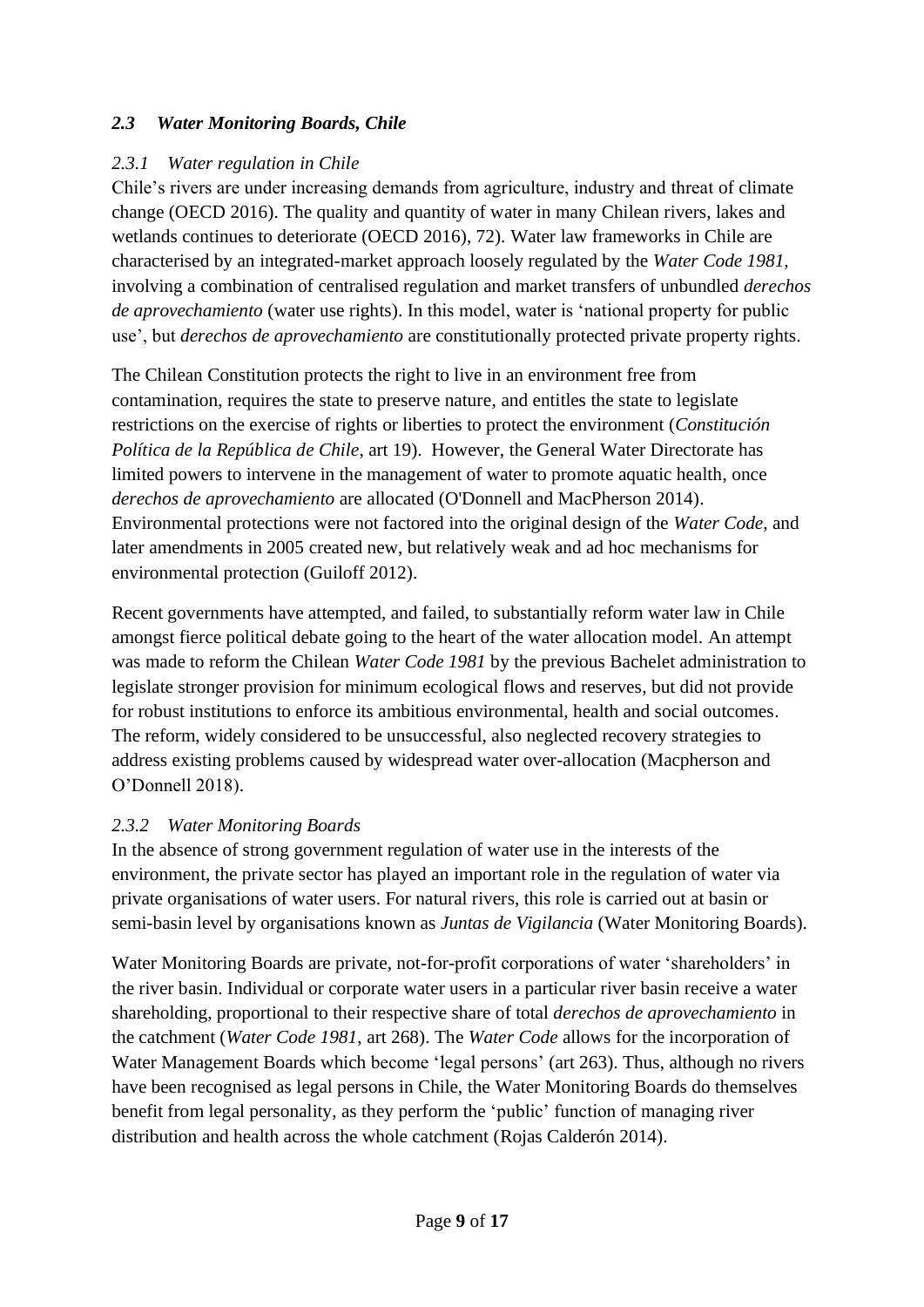The objective of a Water Monitoring Board is to 'manage and distribute the natural water sources to which its members are entitled, to use and preserve common water infrastructure and to carry out the other purposes prescribed by law' (*Water Code* art 266). Boards have wide powers under the *Water Code* to monitor and manage the rivers within their control, including ensuring efficient water rights distribution, and protective and remedial measures to protect river health. These powers, Vergara Blanco argues, extend beyond simply managing the distribution and exercise of *derechos de aprovechamiento*, to the general governance and conservation of rivers (Vergara Blanco 2014).

There is no express protection of environmental or other river values in the *Water Code*. However, many Water Monitoring Boards now have environmental programmes and claim to act in the interests of water sustainability. The *Junta de Vigilancia Rio Huasco*, for example has as its mission:

*To manage and distribute the surface and groundwater of the Huasco River basin and its tributaries, according to the rights of each user, protecting resource quantity and quality, representing irrigators before the State and private sectors, supporting the management of water communities and the development of the Huasco River Basin*  (Junta de Vigilancia de la Cuenca de Rio Huasco y sus Afluentes, webpage).

# **3 Legal personality: voice, power, and legitimacy**

Each of the river management arrangements uses a different combination of legal powers, river values, and stakeholder engagement (Table 1).By comparing the most well-developed model of legal rights for rivers (Te Awa Tupua) with existing arrangements in Australia and Chile that make use of legal personality (although not directly for the river), it is possible to draw some early lessons. d

<Insert Table 1 near here>

# *3.1 Output legitimacy: the ability to deliver environmental outcomes*

From the perspective of *output* legitimacy, it is the ability of these organisations to deliver sustainable water management that matters most. The Water Monitoring Boards of Chile have the lowest integration of environmental values with legal personality. For instance, the Boards may not incorporate the river's interests, nor the interests of those without formal *derechos de aprovechamiento*, such as indigenous or customary communities, public interest groups and non-government organisations, environmental river outcomes, or even the public interest (Prieto and Bauer 2012).

Te Awa Tupua of New Zealand directly grants legal rights to the river, combined with statutory river values and a clear voice for the river, in the form of the guardians. However, Te Awa Tupua is the only example in which the legal person does not hold rights to use water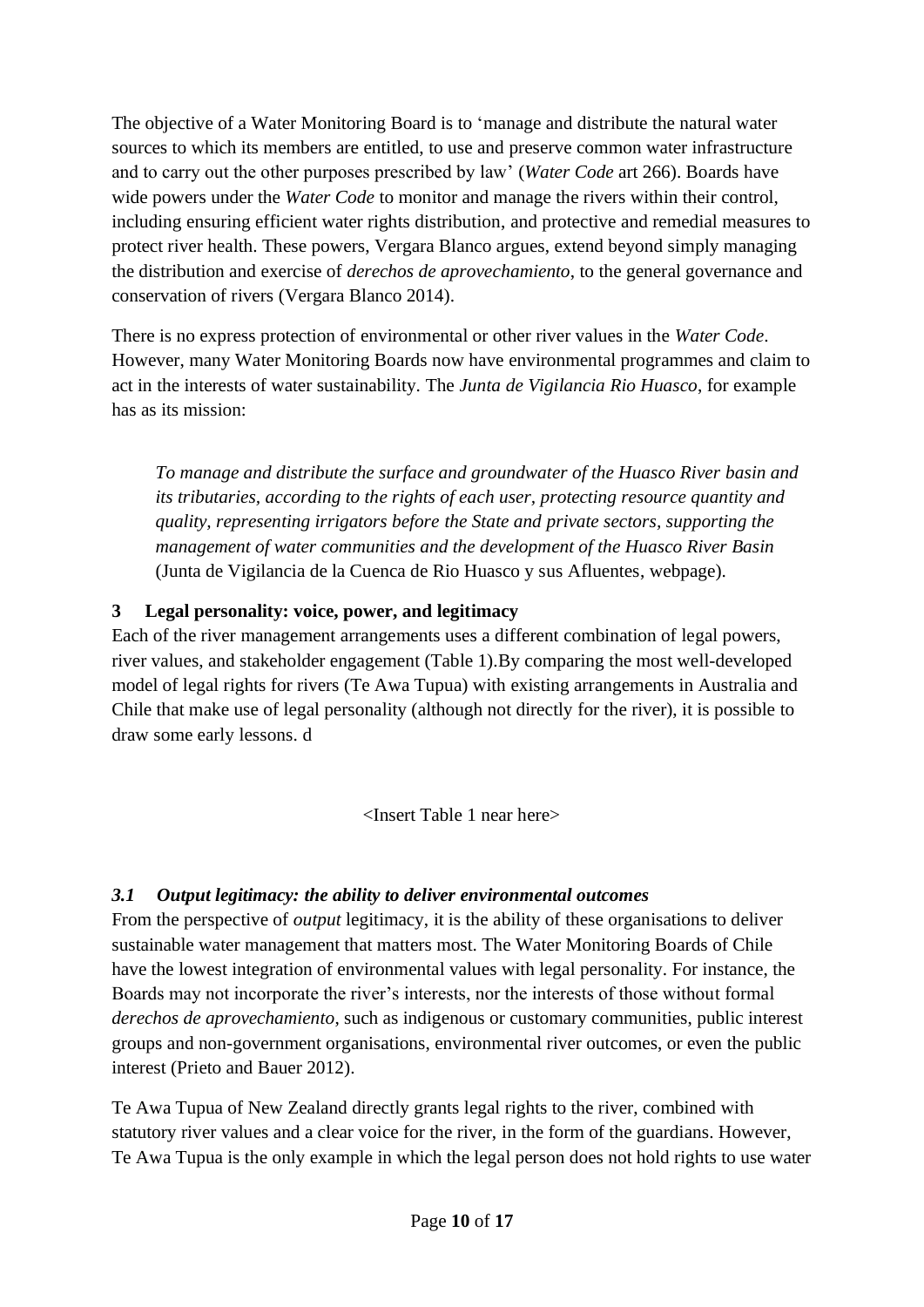in the river. Although Te Awa Tupua has a clear voice, it lacks the power to use it effectively, which limits its ability to achieve environmental outcomes.

The VEWH falls somewhere in the middle: an attempt to give the environment a voice in the allocation and management of rivers in Victoria, but without the explicit grant of legal personality to rivers. This means that the VEWH can only speak on behalf of the rivers in which it holds water rights, which only includes some of the rivers in Victoria (Victorian Environmental Water Holder 2016). However, the VEWH holds large volumes of water rights, giving its voice real power to influence water regulation and policy in Victorian rivers, as both a buyer and a seller of water rights, and by deciding where and when to use that water for the environment (O'Donnell 2017b).

# *3.2 Input legitimacy: access, transparency, and engagement*

When it comes to *input* legitimacy, all three models include governance arrangements that bring together the interests of different stakeholders. The Chilean Water Monitoring Boards provide a forum for irrigators to influence decision-making on water resource management. The 'conflict-resolution' role these organisations play prior to the courts concerns disputes between water users about water allocation and use (Rios Brehm and Quiroz 1995). However, this also leaves them beholden to their shareholders (water users), and although the Water Monitoring Boards have the ability to take legal action in their own name, they are unlikely to do so where this conflicts with the interests of the majority.

Like other Australian environmental water managers, the VEWH has traditionally relied on measures of *output* legitimacy to build community support, showing how much water has been used, and where (O'Donnell et al. 2018). However, recent years have seen a shift in focus to *input* legitimacy, with the VEWH explicitly seeking input from a wider range of stakeholders, including Indigenous people, irrigators, recreational fishers, duck hunters, local government, and local tourism associations on how to use its environmental water rights to deliver multiple outcomes, without compromising on its environmental objectives (Victorian Environmental Water Holder 2016). In particular, over the past five years, the VEWH has been holding regular statewide *Environmental Water Matters* forums, which provide an opportunity for a diverse group of stakeholders to participate in environmental water management (O'Donnell et al, this issue).

# **4 Legal rights for rivers: legitimacy, collaboration, and power to enforce rights**

The Te Awa Tupua model is really an advanced collaborative governance approach, in which the interests of the river are emphasised in its regulation by the government, Māori and other community and business interests. The new management arrangements provide a forum for all stakeholders to engage in decision-making for the Whanganui River, and although the largest bloc of participants are Māori, all interests are represented (O'Donnell and Talbot-Jones 2018). This collaborative approach helps to ensure *input legitimacy,* by providing for transparent, accountable decision-making, and equal access for all participants.

According to the worldview of the Whananui Iwi, the river has rights to which the Iwi belong and not the other way around, exemplified in the Iwi's idiom: 'I am the river, and the river is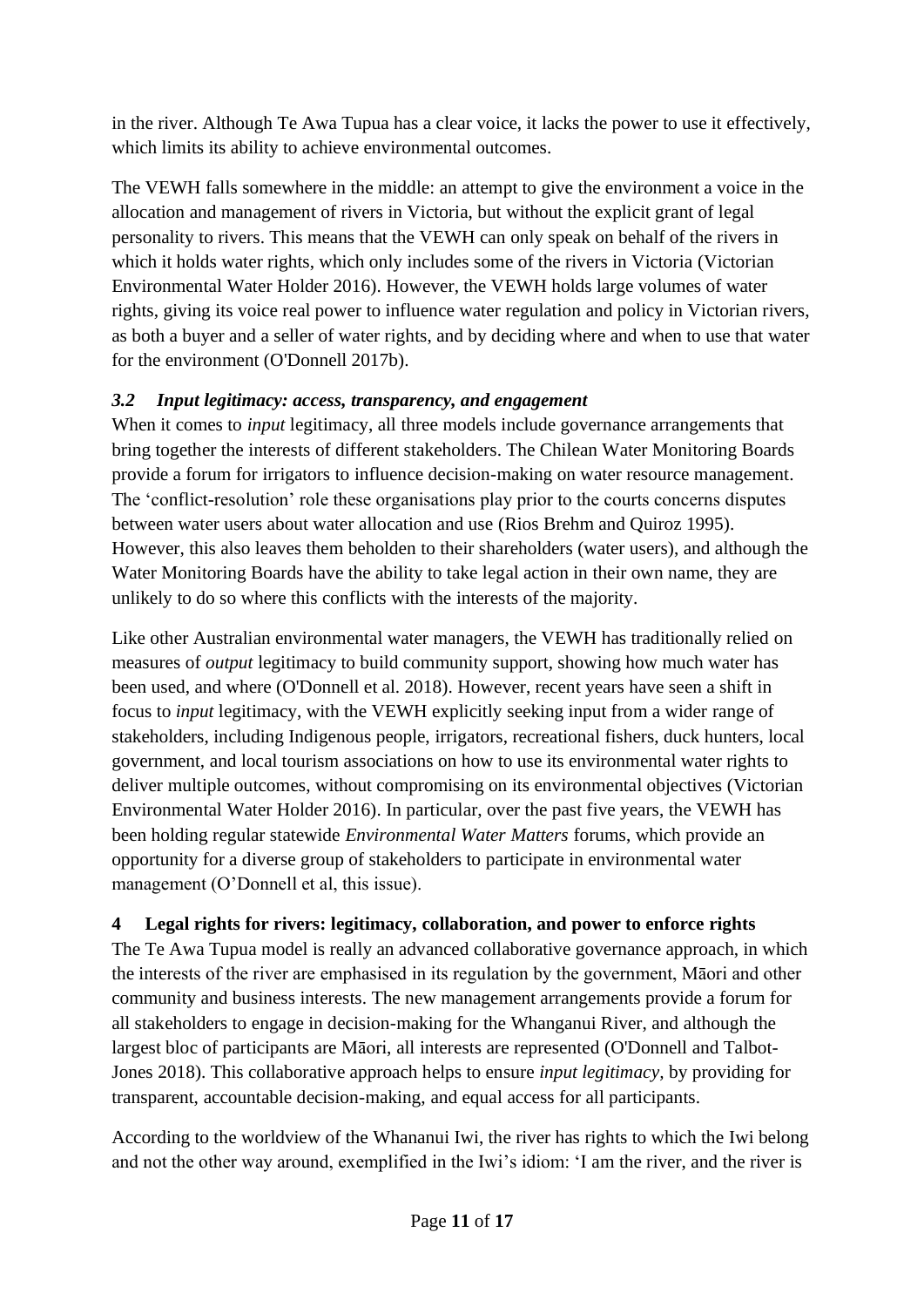me'. However, the Māori claims to the Whanganui River were framed as 'proprietary' and 'territorial' in nature, although still acknowledging the ancestral relationship of Maori to the river (Waitangi Tribunal 1999: 337, 343). From this perspective, the *Te Awa Tupua Act* is a political compromise, allowing no one the right to 'own' the river as a whole (Hardcastle 2014). Avoiding the thorny issue of redistributing use rights, either to the Whanganui River Iwi or the river itself, was one of the reasons for recognizing the river as a legal person.

The New Zealand model of the Whanganui River represents the first of several new management arrangements in which the river has its own legal rights. But the failure to give the river the right to its own water is a real problem for *output* legitimacy, which depends on demonstrating that the new arrangements are delivering desired outcomes. How can Te Awa Tupua be an 'indivisible and living whole from the mountains to the sea incorporating physical and metaphysical elements' and yet carved up into different proprietary regimes for the bed and water? How can the legal rights of the river be given force and effect, when the model has no impact on underlying (and overlapping) legal rights regimes (Hutchison 2014, Margil 2017)?

In the context of the existing regime of public and private use rights to water in the Whanganui River, it is easy to see how the river's interests may become subservient to those of its users. It is possible that Te Awa Tupua may apply for a water conservation order to protect flows in the river, but it is difficult to see how it can do so without affecting other water users, including the hydropower generators whose rights are protected in other legislation which the *Te Awa Tupua* Act has no power to override.

Lasting success for these new arrangements will depend not only on finding a way to give the river's rights force and effect (which may require the courts to resolve disputes, including ongoing proprietary claims maintained by Māori to the water in the river), but also on strong collaborative governance. The strength of the Te Awa Tupua model is that it provides a way to bring diverse interests in the river together, and frames policy debates around consideration of the river as a single interconnected entity. However, this model relies on all parties working together in good faith, and finding consensus-based solutions to future challenges. It may not always be possible to reach agreement, and the guardians of the river have a legal responsibility to act in its best interests. Pursuing legal avenues to uphold the rights of the river may undermine the legitimacy of the co-management arrangements (O'Donnell 2017a).

### *4.1.1 Key finding*

The Te Awa Tupua model brings together both output and input legitimacy. It shows the importance of strong institutions to enforce and uphold the river's rights, which are based on clear, express, statutory values. As the river acts through its guardian, it must be possible to hold the guardian accountable for acting in the river's interests. Crucially, Te Awa Tupua includes a process for collaborative management, and a way to bring diverse interests of multiple stakeholders together. There is clearly a tension between the rights of the river, and the rights of those who use it, and the rivers rights must be legally enforceable. However, such enforcement should be a last resort, as it can be fatal to collaboration between stakeholders (O'Donnell 2017a).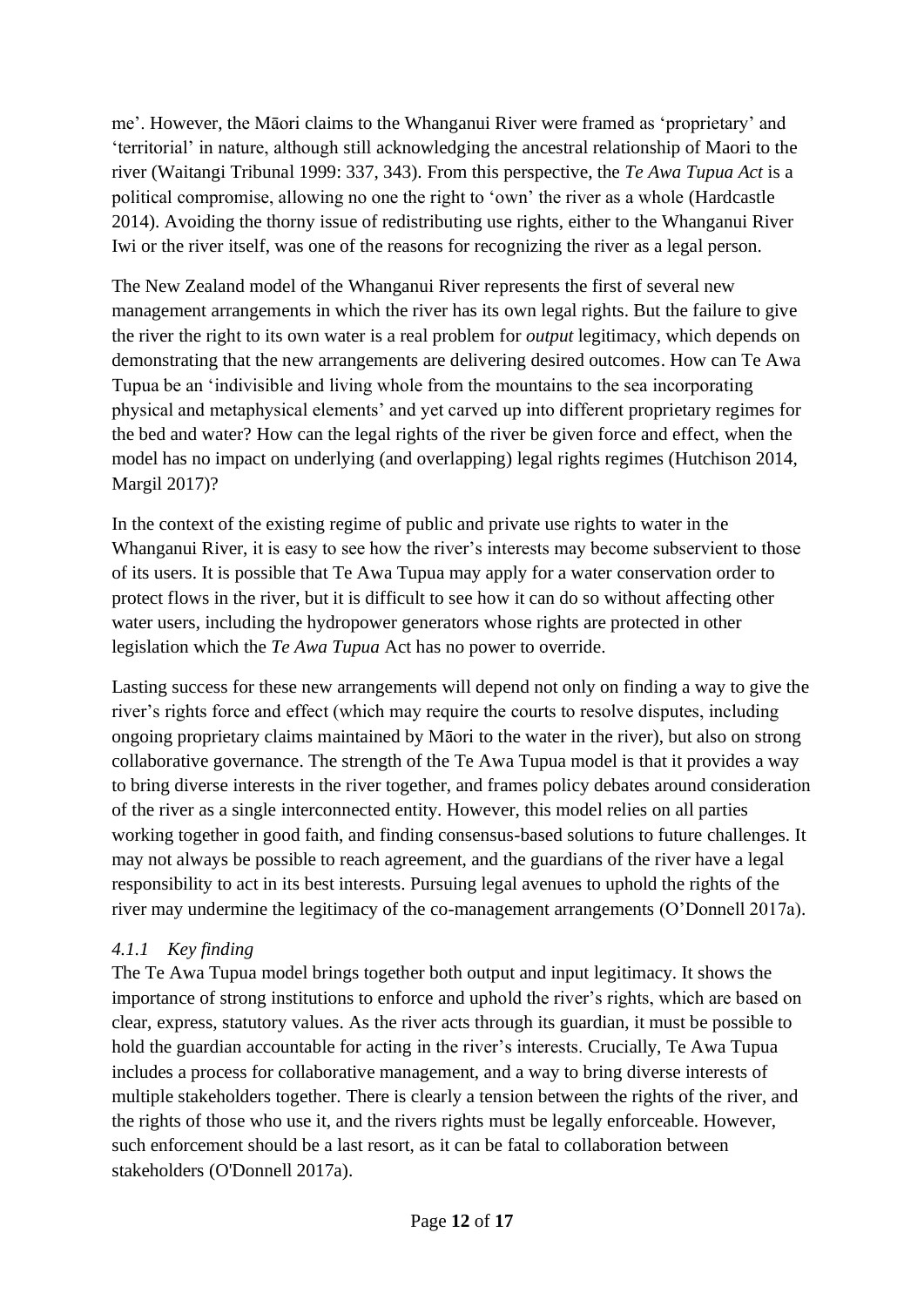### **5 Conclusion**

Legal rights for rivers may enhance environmental regulation when there is a gap in river protection, because the river's interests are not being effectively provided for by existing laws and institutions. This is usually because the river's interests don't align with the interests of existing regulators or users, or where the interests are too fragmented to provide a holistic approach. In other words, legal personality adds value when a particular river, in its particular circumstances, needs a voice and an ability to be heard in order to compete for outcomes. For this reason, legal personality has been adopted in contexts where rivers are subject to a major threat of degradation and governments have been unable to effectively respond using existing mechanisms (O'Donnell and Talbot-Jones 2018).

However, framing the river as a competitor in these situations may create perverse outcomes. Increased legal powers may undermine the cultural narratives that support environmental protection at all (O'Donnell 2017a). Getting the balance right between increasing legal power, and creating a voice for rivers to protect their own interests, and maintaining the *legitimacy* of a river as the recipient of special legal protections remains a real challenge. The experience of the *Juntas de Vigilancia* in Chile shows that there is the possibility of providing alternative dispute resolution and conflict management forums, but the river needs a strong voice in which to participate. In Australia, environmental water managers with legal personality are members of water services committees, which provide them with an opportunity to engage with other water users in an informal setting (O'Donnell 2017b).

Rivers with legal rights may be able to rely on the courts to enforce their rights if necessary. But this adversarial process weakens collaboration between stakeholders. Building and maintaining support from diverse stakeholders is crucial to maintain legitimacy, and ensure the success of these new arrangements. Rivers with legal personality will continue to exist within the regulatory frameworks of water management, and increasing legal power for rivers does not absolve policy makers and water resource managers from the ongoing task of managing rivers sustainably.

### **6 References**

- Australian Government. 2010. *Water For the Future*. Canberra: Department of Sustainability, Environment, Water, Population and Communities.
- Burdon, Peter. 2010. "The Rights of Nature: Reconsidered." *Australian Humanities Review* 49:69-89.
- COAG. 1994. *Communiqué - Water Reform Framework*. Hobart: Council of Australian Governments.
- COAG. 2004. *Intergovernmental Agreement on a National Water Initiative*: Council of Australian Governments.
- Department of Sustainability and Environment (Vic). 2009. *Northern Region Sustainable Water Strategy*. Melbourne: State of Victoria.
- Fisher, D E. 2010. "Water Law, the High Court and Techniques of Judicial Reasoning." *Environmental and Planning Law Journal* 27:85.
- Foerster, Anita. 2007. "Victoria's New Environmental Water Reserve: What's in a Name?" *Australasian Journal of Natural Resources Law and Policy* 11 (2):145.
- Garrick, D, N Hernandez-Mora, and E O'Donnell. 2018. "Water Markets in Federal Countries: Comparing Coordination Institutions in Australia, Spain and the Western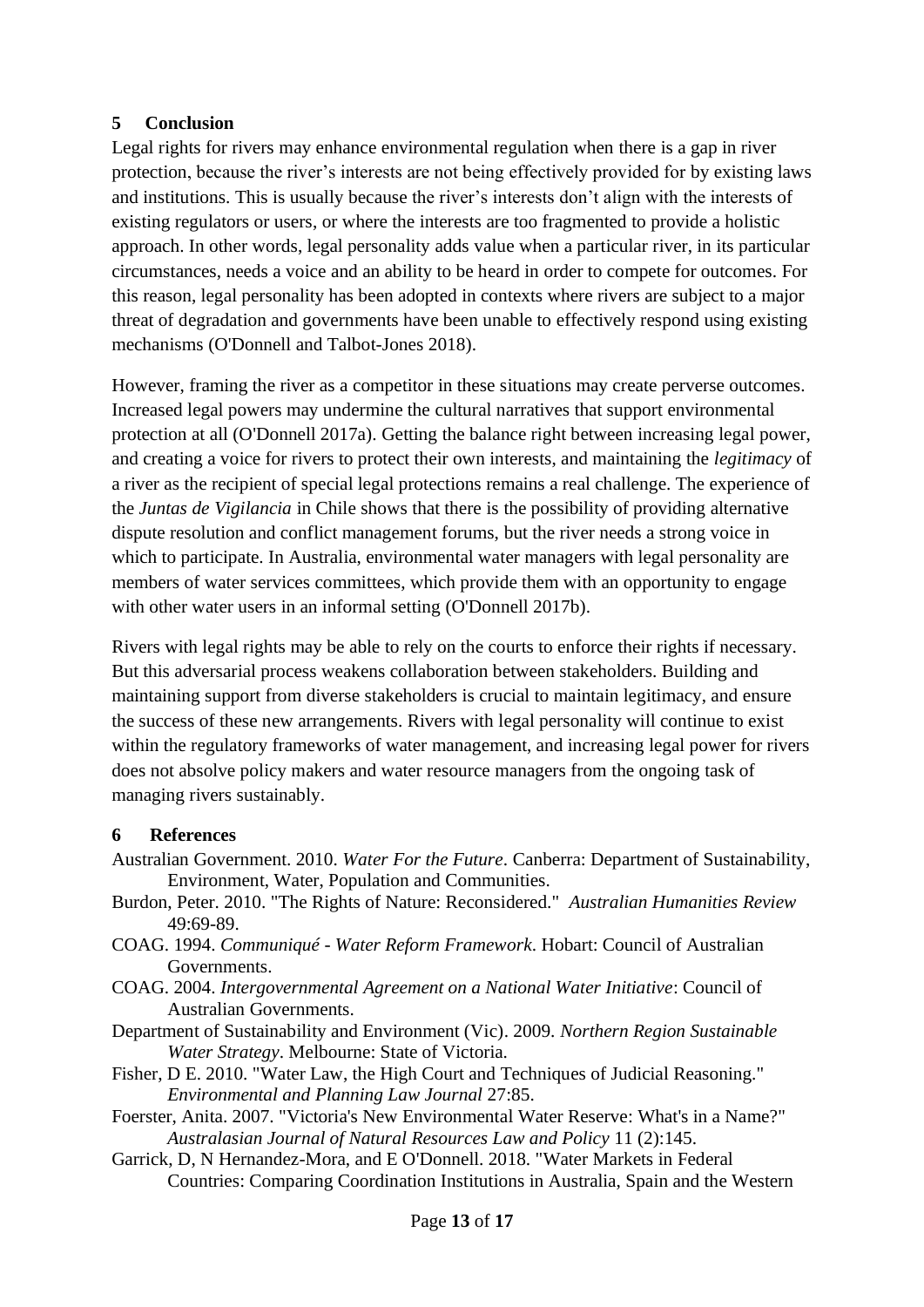USA." *Regional Environmental Change* doi: https://doi.org/10.1007/s10113-018- 1320-z.

- Good, M. 2013. "The river as a legal person: Evaluating nature rights-based approaches to environmental protection in Australia." *National Environmental Law Review* 2013  $(1):34.$
- Guiloff, Matías. 2012. "A Pragmatic Approach to Multiple Water Use Coordination in Chile." *Water International* 37 (2):121.
- Hardcastle, L. 2014. "Turbulent times: speculations about the Whanganui River's position as a legal entity." *Maori Law Review* 2014 (online) (February): http://maorilawreview.co.nz/2014/02/sir-edward-taihakurei-durie-student-essaycompetition-2013-turbulent-times-speculations-about-the-whanganui-rivers-positionas-a-legal-entity/.
- Hart, Barry T. 2015. "The Australian Murray–Darling Basin Plan: Challenges in its Implementation (Part 1)." *International Journal of Water Resources Development* doi: 10.1080/07900627.2015.1083847.
- Hogl, Karl, Eva Kvarda, Ralf Nordbeck, and Michael Pregernig. 2012. "Legitimacy and Effectiveness of Environmental Governance – Concepts and Perspectives." In *Environmental Governance: The Challenge of Legitimacy and Effectiveness*, edited by Karl Hogl, Eva Kvarda, Ralf Nordbeck and Michael Pregernig, 1-26. Cheltenham, UK: Edward Elgar.
- Hutchison, A. 2014. "The Whanganui River as a Legal Person." *Alternative Law Journal* 39:179.
- Junta de Vigilancia de la Cuenca de Rio Huasco y sus Afluentes. "Mision y Vision (webpage)." http://www.riohuasco.cl/mision-y-vision/.
- Kildea, Paul, and George Williams. 2010. "The Constitution and the Management of Water in Australia's Rivers." *Sydney Law Review* 32:595-616.
- MacPherson, E. 2016. "Commercial Indigenous Water Rights in Australian Law: Lessons From Chile " PhD, University of Melbourne.
- Macpherson, Elizabeth, and Erin O'Donnell. 2018. "Do rivers need rights? Comparing legal structures for river regulation in New Zealand, Australia and Chile." *Revista de Derecho Administrativo Economico* forthcoming.
- Macpherson, Elizabeth, and Felipe Clavijo Ospina. 2018. "The pluralism of river rights in Aotearoa New Zealand and Colombia." *Journal of Water Law* forthcoming.
- Magallanes, C J I. 2015. "Maori cultural rights in Aotearoa New Zealand: protecting the cosmology that protects the environment." *Widener Law Review* 21 (2):273-327.
- Maloney, Michelle, and Peter Burdon, eds. 2014. *Wild Law - In Practice*. Oxon, UK: Routledge.
- Margil, Mari. 2017. "The standing of trees: why nature needs legal rights." *World Policy Journal* 34 (2):8-11.
- Ministry for the Environment (NZ). 2016. *Next steps for fresh water: Consultation document*. . Wellington: Ministry for the Environment.
- Morris, James DK, and Jacinta Ruru. 2010. "Giving Voice to Rivers: Legal Personality as a Vehicle for Recognising Indigenous Peoples' Relationships to Water?" *Australian Indigenous Law Review* 14 (2):49-62.
- Musgrave, Warren. 2008. "Historical Development of Water Resources in Australia: Irrigation Policy in the Murray-Darling Basin." In *Water Policy in Australia: The Impact of Change and Uncertainty*, edited by Lin Crase, 28-43. Washington DC: Resources For the Future.
- O'Donnell, E, A Horne, B Head, and L Godden. 2018. *Cry me a river: Going beyond the crisis response: building trust and maintaining legitimacy in environmental flows*.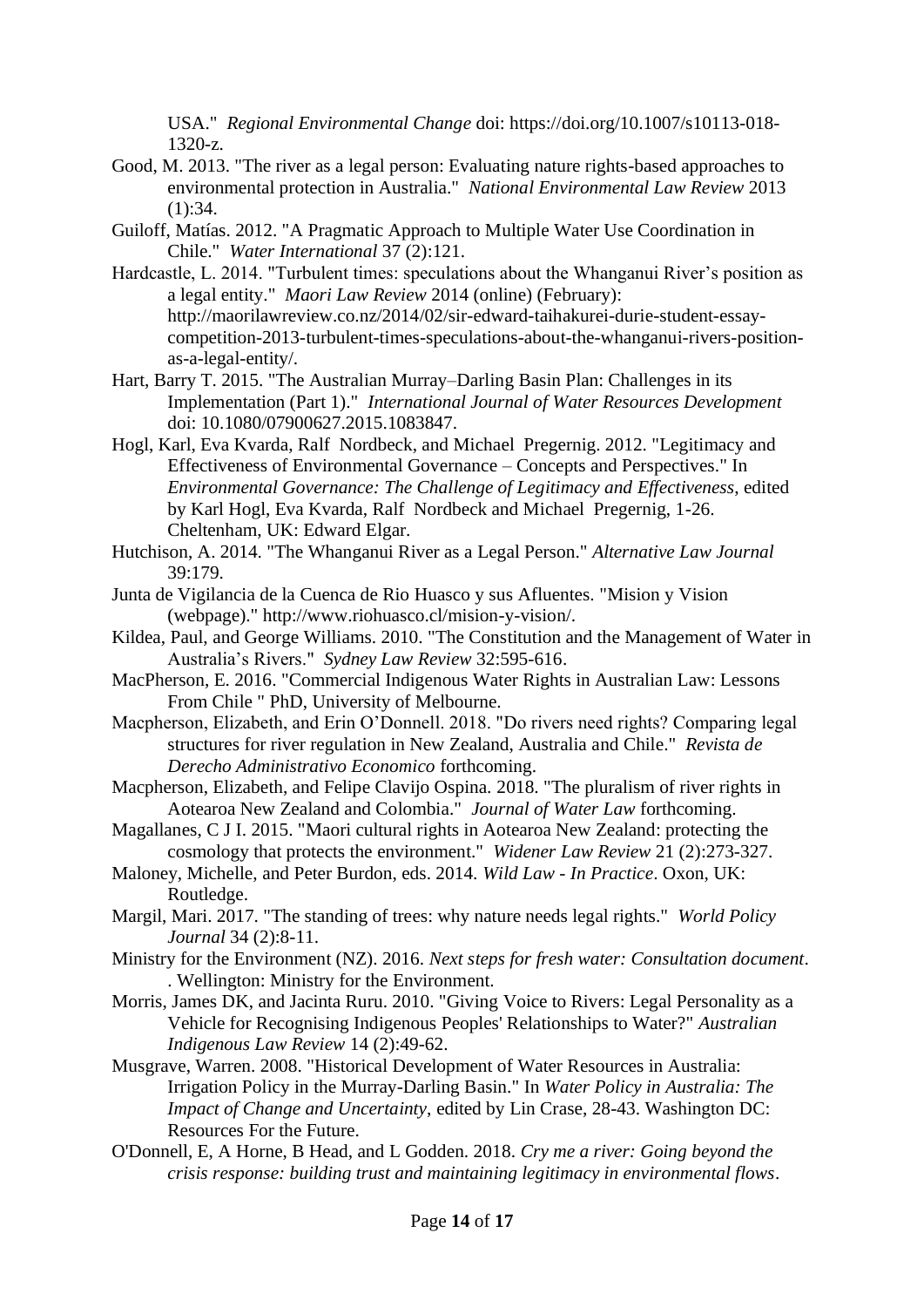http://www.assa.edu.au/academy-workshop-report-cry-me-a-river/: Academy of Social Sciences Australia.

- O'Donnell, E, and E MacPherson. 2014. "Challenges and Opportunities for Environmental Water Management in Chile: an Australian Perspective." *Journal of Water Law* 23:24-36.
- O'Donnell, Erin. 2012. "Institutional Reform in Environmental Water Management: the New Victorian Environmental Water Holder." *Journal of Water Law* 22:73-84.
- O'Donnell, Erin. 2013. "Australia's Environmental Water Holders: Who is Managing Our Environmental Water?" *Australian Environment Review* 28 (3):508-513.
- O'Donnell, Erin. 2017a. "Competition or Collaboration? Using Legal Persons to Manage Water for the Environment in Australia and the United States." *Environmental and Planning Law Journal* 34 (6):503-521.
- O'Donnell, Erin. 2017b. "Constructing the Aquatic Environment as a Legal Subject: Legal Rights, Market Participation, and the Power of Narrative." PhD, Melbourne Law School, University of Melbourne.
- O'Donnell, Erin. 2018. "At the Intersection of the Sacred and the Legal: Rights for Nature in Uttarakhand, India." *Journal of Environmental Law* 30 (1):135-144. doi: 10.1093/jel/eqx026.
- O'Donnell, Erin L, and Dustin E Garrick. 2017a. "Defining Success: a Multi-Criteria Approach to Guide Evaluation and Investment." In *Water for the Environment: From policy and science to implementation and management*, edited by Avril Horne, Angus Webb, Michael Stewardson, Brian Richter and Mike Acreman, 625-648. Cambridge, MA: Academic Press.
- O'Donnell, Erin L, and Dustin E Garrick. 2017b. "Environmental Water Organizations and Institutional Settings." In *Water for the Environment: From policy and science to implementation and management*, edited by Avril Horne, Angus Webb, Michael Stewardson, Brian Richter and Mike Acreman, 421-452. Cambridge, MA: Academic Press.
- O'Donnell, Erin, and Julia Talbot-Jones. 2017. "Legal rights for rivers: what does this actually mean?" *Australian Environment Review* 32 (6):159-162.
- O'Donnell, Erin, and Julia Talbot-Jones. 2018. "Creating legal rights for rivers: lessons from Australia, New Zealand, and India." *Ecology and Society* 23 (1):7. doi: https://doi.org/10.5751/ES-09854-230107.
- O'Riordan, Timothy. 1991. "The New Environmentalism and Sustainable Development." *The Science of the Total Environment* 108:5.
- OECD. 2015. OECD *Principles on Water Governance* (welcomed by Ministers at the OECD Ministerial Council Meeting on 4 June 2015). Online: Directorate for Public Governance and Territorial Development.
- OECD. 2016. *Environmental Performance Reviews: Chile*. OECD, Economic Commission for Latin America and the Caribbean.
- OECD. 2017. *Environmental Performance Reviews: New Zealand*. OECD Publishing.
- Prieto, M, and C J Bauer. 2012. "Hydroelectric power generation in Chile: an institutional critique of the neutrality of market mechanisms." *Water International* 37 (2):131-146.
- Rios Brehm, Monica , and Jorge Quiroz. 1995. The Market for Water Rights in Chile. Washington DC: The World Bank.
- Rojas Calderón, C. 2014. "Autogestión y Autorregulación regulada de las aguas: Organizaciones de usuario de aguas (OUA) y Juntas de vigilancia de ríos." *Ius et Praxis* 20 (1):123-162.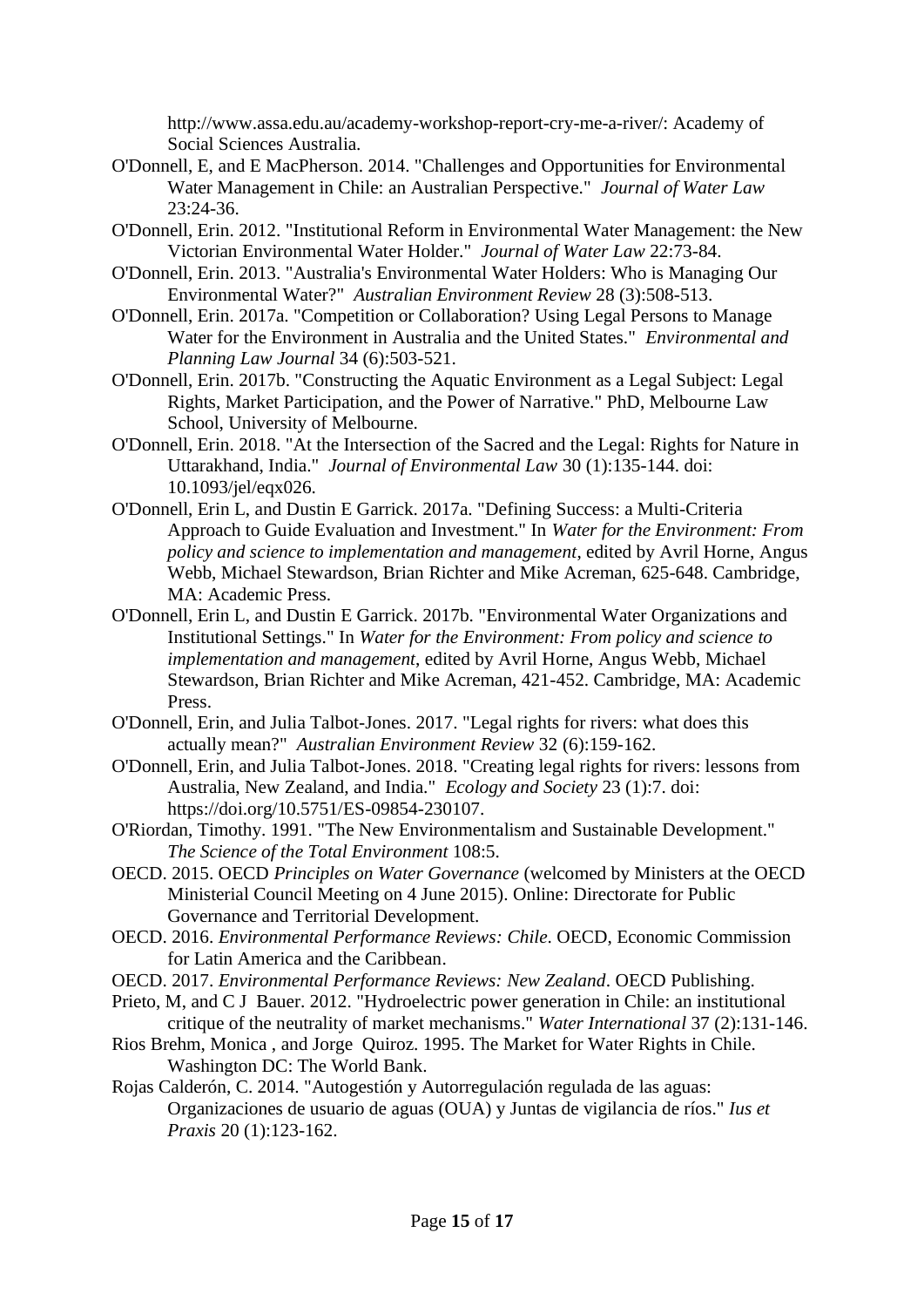- Ruru, Jacinta. 2013. "Indigenous restitution in settling water claims: the developing cultural and commercial redress opportunities in Aotearoa, New Zealand." *Pacific Rim Law & Policy Journal* 22:311.
- Stone, Christopher D. 1972. "Should Trees Have Standing? Towards Legal Rights for Natural Objects." *Southern California Law Review* 45:450-501.
- Stone, Christopher D. 2010. *Should Trees Have Standing? Law, Morality and the Environment*. 3rd ed. New York: Oxford University Press.
- Talbot-Jones, Julia. 2017. "The Institutional Economics of Granting a River Legal Standing." PhD, Crawford School of Public Policy, Australian National University.
- UNCED. 1992. "The Dublin Statement on Water and Sustainable Development." United Nations Conference on Environment and Development. http://www.wmo.int/pages/prog/hwrp/documents/english/icwedece.html.
- Vergara Blanco, Alejandro. 2014. "Autogobierno en la gestión de las aguas en Chile." In *El derecho frente a la crisis del agua en el Perú*, edited by Guevara Gil and Aarón Armando y Verona, 195-209. Lima, Peru: Primeras Jornadas de Derecho de Aguas.
- Victorian Environmental Water Holder. 2016. *Reflections: Environmental Watering in Victoria 2015-16.* Melbourne, Australia: State Government of Victoria.
- Waitangi Tribunal. 1999. *Whanganui River Report* (Wai 167). Waitangi Tribunal.
- Warnock, C, and M Baker-Galloway. 2014. *Focus on resource management law*. North Ryde, N.S.W. : CCH Australia.